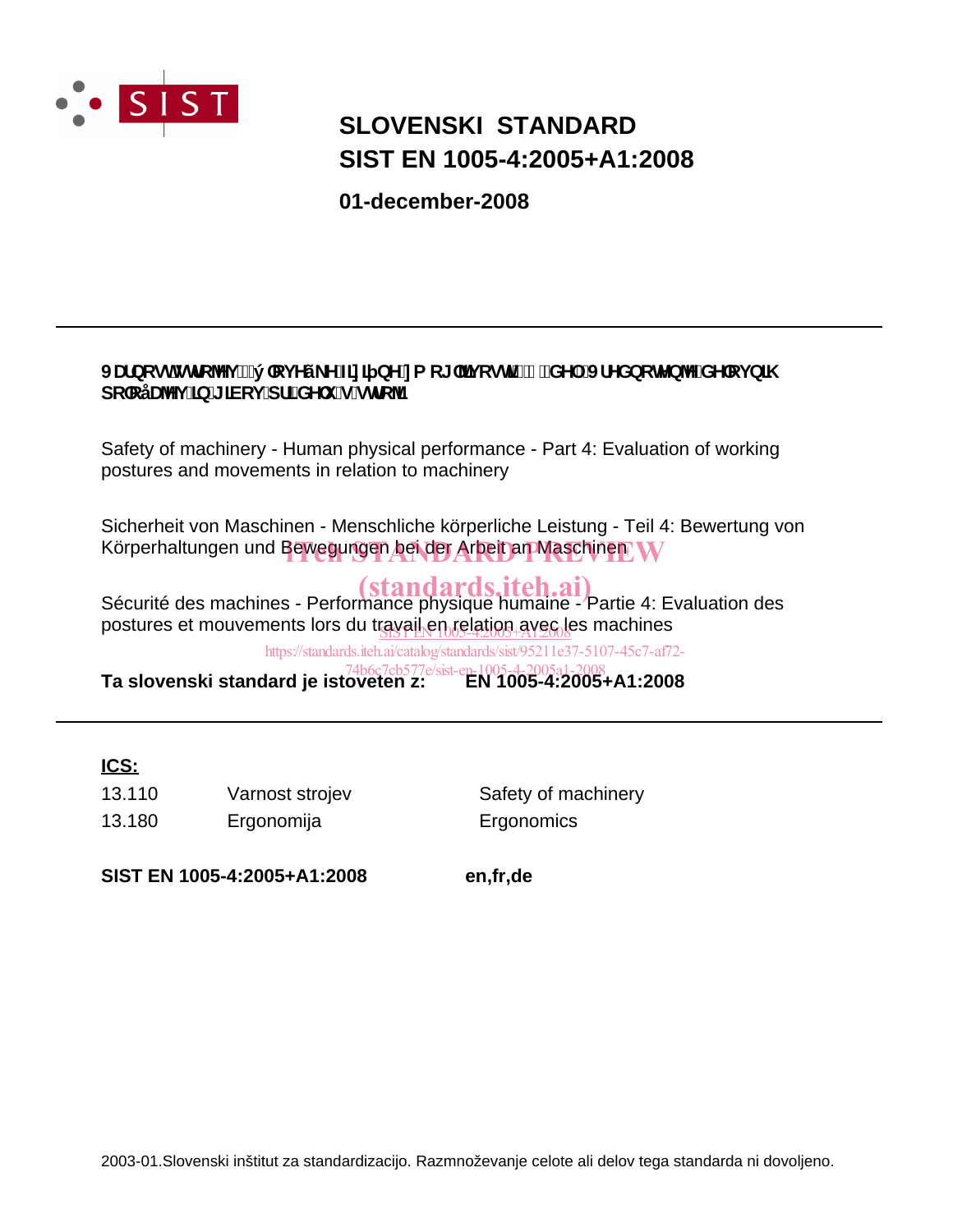# iTeh STANDARD PREVIEW (standards.iteh.ai)

SIST EN 1005-4:2005+A1:2008 https://standards.iteh.ai/catalog/standards/sist/95211e37-5107-45c7-af72- 74b6c7cb577e/sist-en-1005-4-2005a1-2008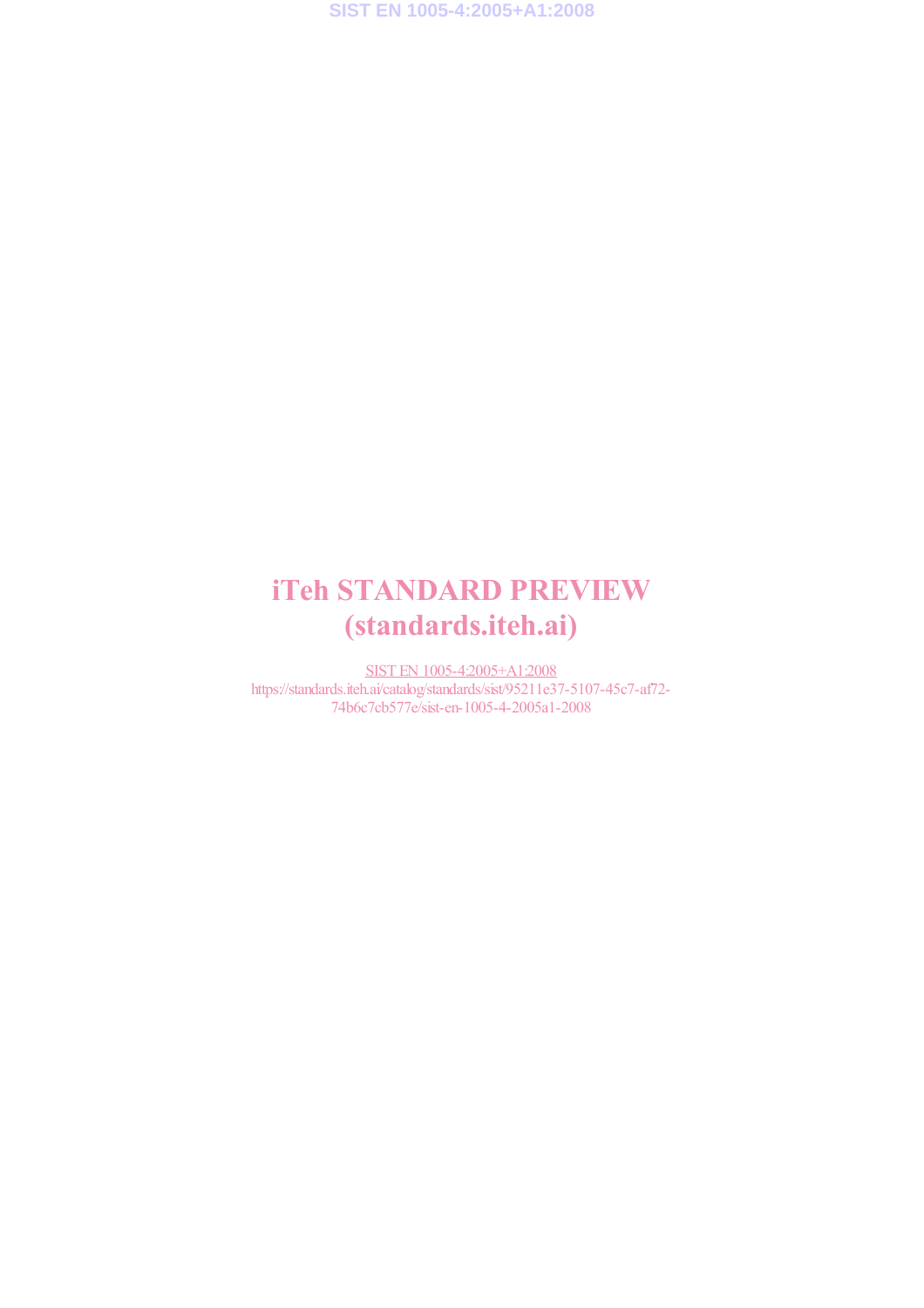# EUROPEAN STANDARD NORME EUROPÉENNE EUROPÄISCHE NORM

# **EN 1005-4:2005+A1**

October 2008

ICS 13.110; 13.180 Supersedes EN 1005-4:2005

English Version

# Safety of machinery - Human physical performance - Part 4: Evaluation of working postures and movements in relation to machinery

Sécurité des machines - Performance physique humaine - Partie 4: Evaluation des postures et mouvements lors du travail en relation avec les machines

 Sicherheit von Maschinen - Menschliche körperliche Leistung - Teil 4: Bewertung von Körperhaltungen und Bewegungen bei der Arbeit an Maschinen

This European Standard was approved by CEN on 17 February 2005 and includes Amendment 1 approved by CEN on 18 August 2008.

CEN members are bound to comply with the CEN/CENELEC Internal Regulations which stipulate the conditions for giving this European Standard the status of a national standard without any alteration. Up-to-date lists and bibliographical references concerning such national standards may be obtained on application to the CEN Management Centre or to any CEN member.

This European Standard exists in three official versions (English, French, German). A version in any other language made by translation under the responsibility of a CEN member into its own language and notified to the CEN Management Centre has the same status as the official versions. (standards.iteh.ai)

CEN members are the national standards bodies of Austria, Belgium, Bulgaria, Cyprus, Czech Republic, Denmark, Estonia, Finland, France, Germany, Greece, Hungary, Iceland, Ireland, Italy, Latvia, Lithuania, Luxembourg, Malta, Netherlands, Norway, Poland, Portugal, France, Germany, Greece, Hungary, Iceland, Ireland, Italy, Latvia, Lithuania, Luxe<br>Romania, Slovakia, Slovenia, Spain, Sweden, Switzerland and United Kingdom. https://standards.iteh.ai/catalog/standards/sist/95211e37-5107-45c7-af72-

74b6c7cb577e/sist-en-1005-4-2005a1-2008



EUROPEAN COMMITTEE FOR STANDARDIZATION COMITÉ EUROPÉEN DE NORMALISATION EUROPÄISCHES KOMITEE FÜR NORMUNG

**Management Centre: rue de Stassart, 36 B-1050 Brussels**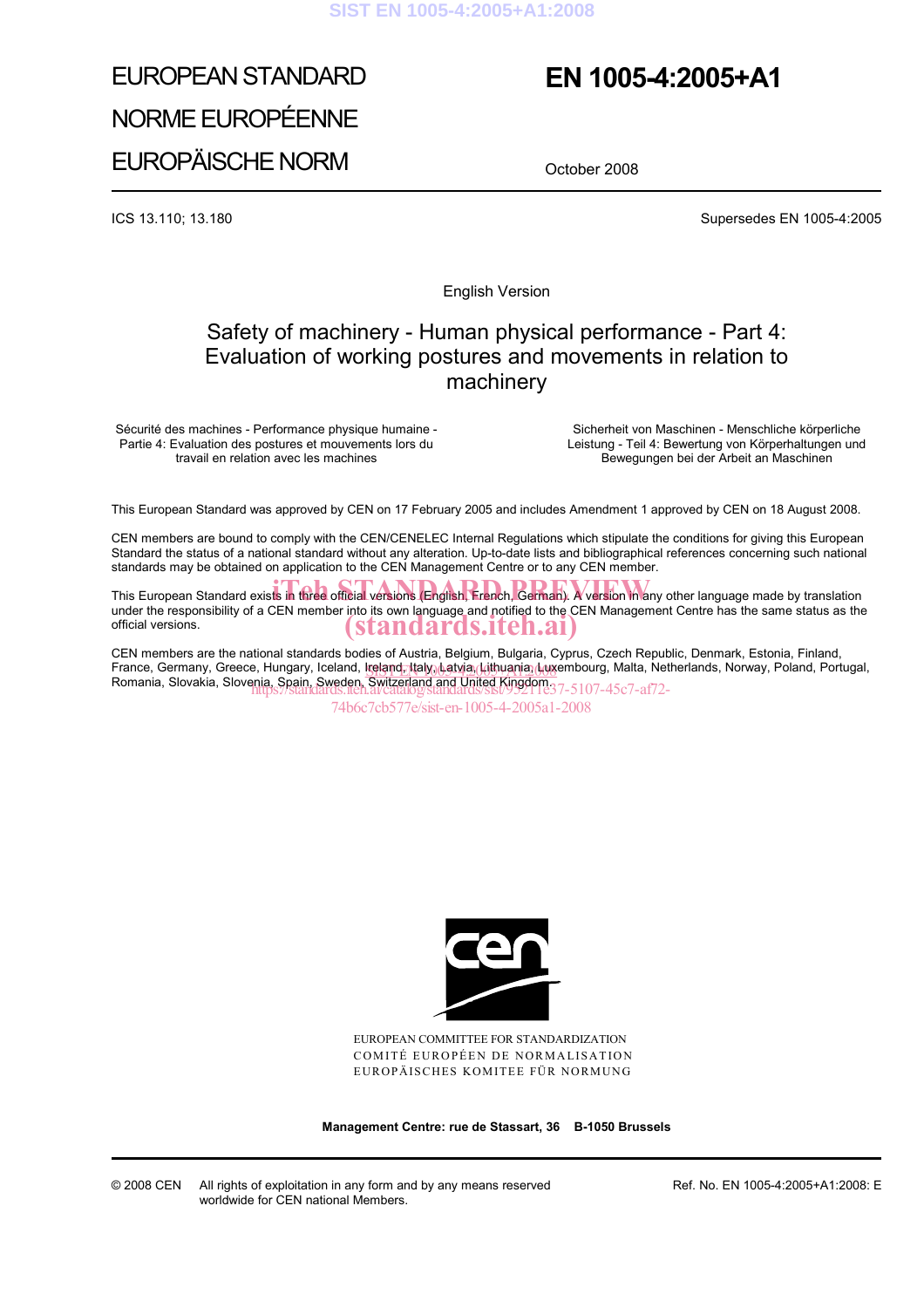# **Contents**

|                |                                                                                                                | Page |
|----------------|----------------------------------------------------------------------------------------------------------------|------|
|                |                                                                                                                |      |
|                |                                                                                                                |      |
| 1              |                                                                                                                |      |
| 2              |                                                                                                                |      |
| 3              |                                                                                                                |      |
| 4              |                                                                                                                |      |
| 4.1            |                                                                                                                |      |
| 4.2            |                                                                                                                |      |
| 4.2.1<br>4.2.2 |                                                                                                                |      |
| 4.2.3          |                                                                                                                |      |
| 4.2.4          |                                                                                                                |      |
| 4.2.5          |                                                                                                                |      |
| 4.2.6          |                                                                                                                |      |
| 4.3            |                                                                                                                |      |
| 4.3.1          |                                                                                                                |      |
| 4.3.2          |                                                                                                                |      |
| 4.3.3          |                                                                                                                |      |
| 4.3.4          |                                                                                                                |      |
| 4.3.5          |                                                                                                                |      |
|                | Annex ZA (informative) Relationship between this European Standard and the Essential Requirements              |      |
|                |                                                                                                                |      |
|                | Annex ZB (informative) $\overline{\mathbb{A}}$ ) Relationship between this European Standard and the Essential |      |
|                |                                                                                                                |      |
|                |                                                                                                                |      |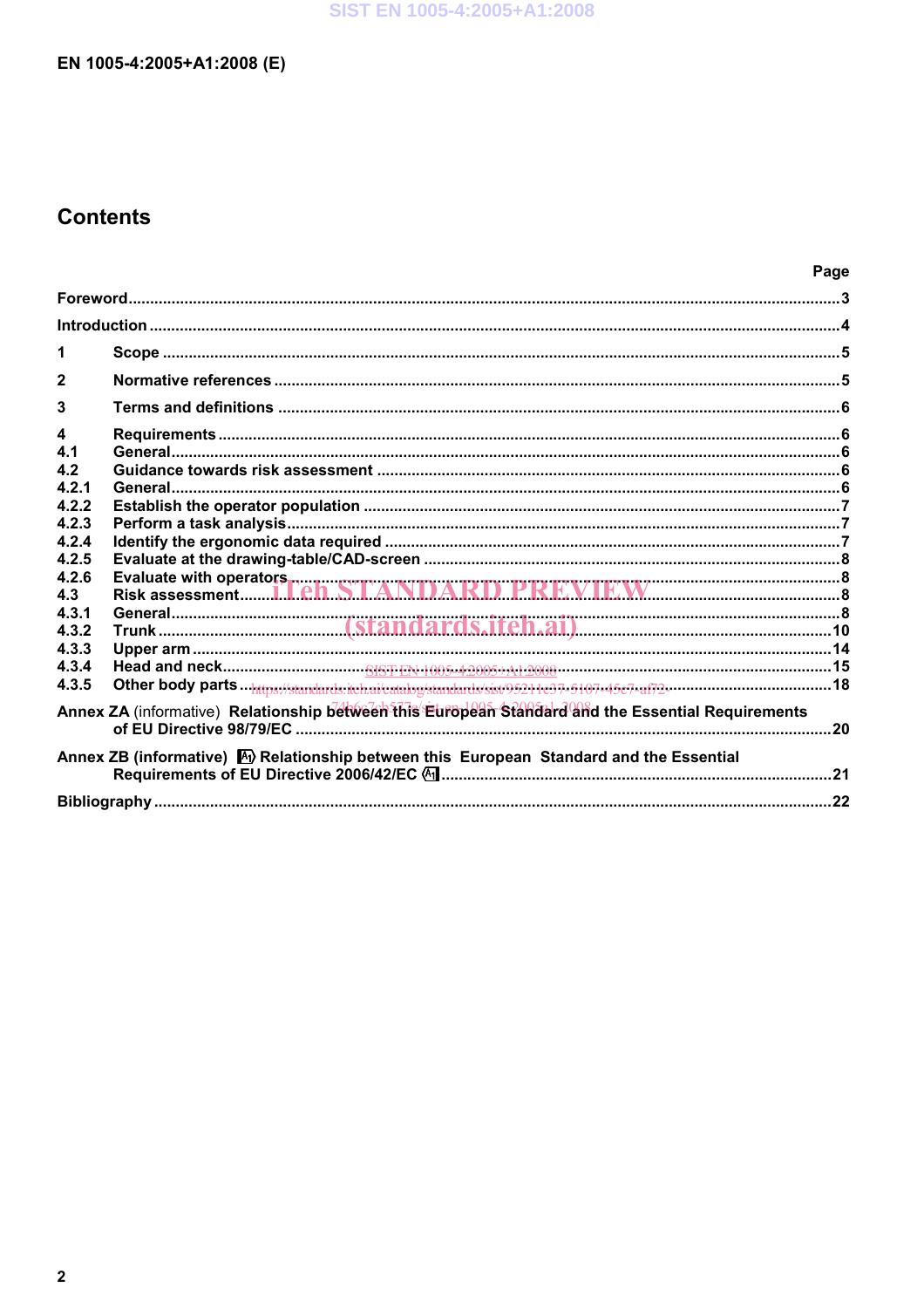# **Foreword**

This document (EN 1005-4:2005+A1:2008) has been prepared by Technical Committee CEN/TC 122 "Ergonomics", the secretariat of which is held by DIN.

This European Standard shall be given the status of a national standard, either by publication of an identical text or by endorsement, at the latest by April 2009, and conflicting national standards shall be withdrawn at the latest by December 2009.

This document includes Amendment 1, approved by CEN on 2008-08-18.

This document supersedes EN 1005-4:2005.

The start and finish of text introduced or altered by amendment is indicated in the text by tags  $\mathbb{A}_1$ .

This European Standard has been prepared under a mandate given to CEN by the European Commission and the European Free Trade Association, and supports essential requirements of EU Directive(s).

 $\overline{F_1}$  For relationship with EU Directive(s), see informative Annexes ZA and ZB, which are integral parts of this document.  $\sqrt{41}$ 

EN 1005 consists of the following Parts, under the general title *Safety of machinery - Human physical performance*: iTeh STANDARD PREVIEW (standards.iteh.ai)

*Part 1: Terms and definitions*;

l

- *Part 2: Manual handling of machinery and component parts of machinery;*  SIST EN 1005-4:2005+A1:2008
- http://machinery.and.component.pan.s.of.machine4y<sub>45c7-af72-</sub>
- *Part 3: Recommended force limits for machinery operation*; ist-en-1005-4-2005a1-2008
- *Part 4: Evaluation of working postures and movements in relation to machinery*;
- *Part 5*1 *: Risk assessment for repetitive handling at high frequency*.

This European Standard includes a Bibliography.

According to the CEN/CENELEC Internal Regulations, the national standards organizations of the following countries are bound to implement this European Standard: Austria, Belgium, Bulgaria, Cyprus, Czech Republic, Denmark, Estonia, Finland, France, Germany, Greece, Hungary, Iceland, Ireland, Italy, Latvia, Lithuania, Luxembourg, Malta, Netherlands, Norway, Poland, Portugal, Romania, Slovakia, Slovenia, Spain, Sweden, Switzerland and United Kingdom.

<sup>1</sup> This European Standard is under preparation by CEN/TC 122/WG 4 "Biomechanics".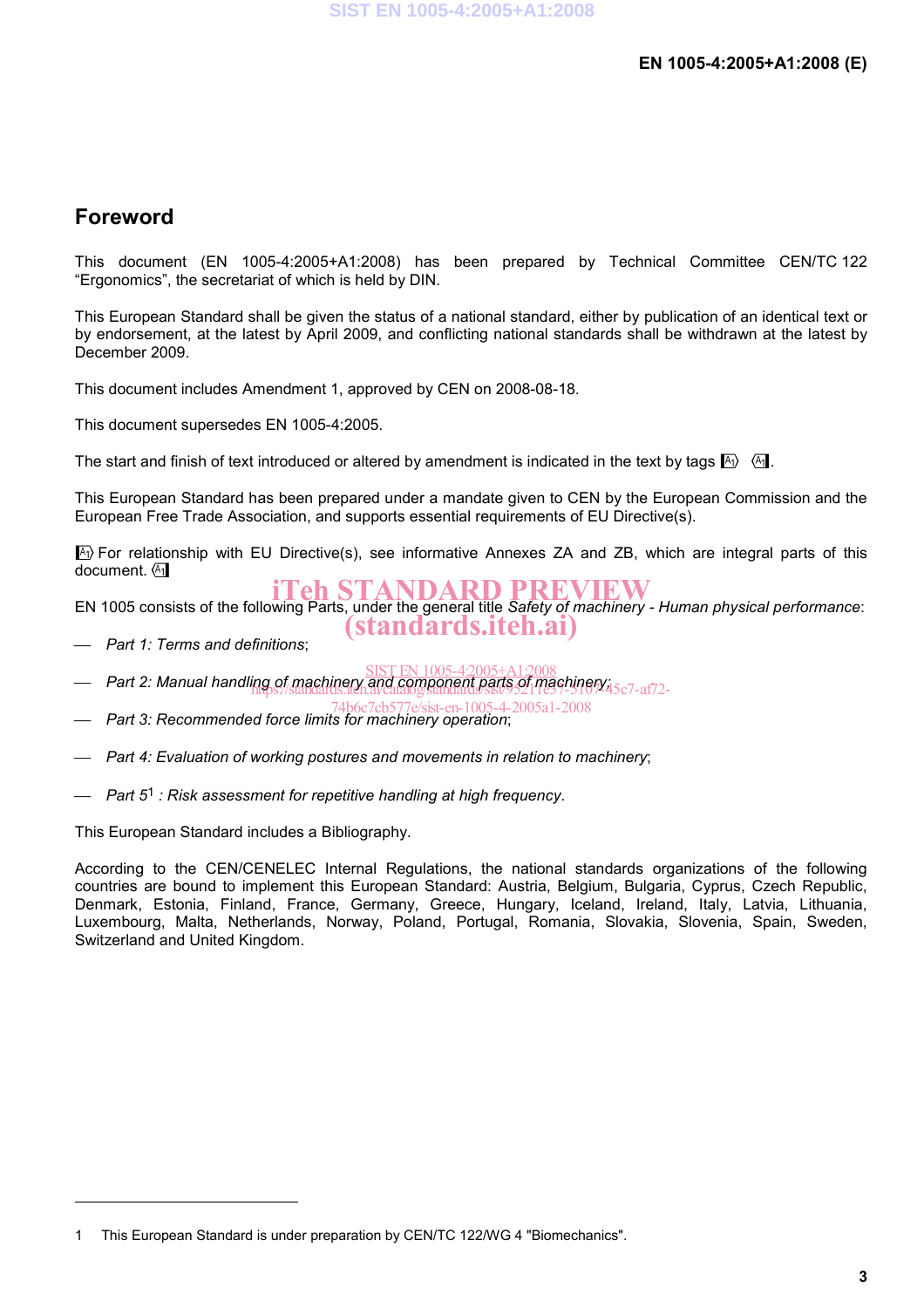# **Introduction**

About one third of all workers in the European Union are involved in painful or tiring postures for more than half of their working day, and close to 50 % of all workers are exposed to short repetitive tasks, which are mostly accompanied by painful and tiring movements [2]. Pain and fatigue may lead to musculoskeletal disorder, reduced productivity, and deteriorated posture and movement control. The latter can increase the risk of errors and may result in reduced quality and hazardous situations. Within the life cycle of a machine, from construction to dismantling, all machine-related actions require certain postures and movements. The role of the machinery designer should be to avoid painful and tiring postures and movements.

The requirements in this European Standard aim to reduce the health risks associated with machine-related actions and could also have a positive effect on the quality, efficiency and profitability of those actions.

The requirements in this European Standard are based on current ergonomic knowledge and expert opinions, and will be subject to changes in accordance with future research [1].

This document is a type B standard as stated in EN ISO 12100-1.

The provisions of this European Standard can be supplemented or modified by a type C standard.

For machines which are covered by the scope of a type C standard and which have been designed and built according to the provisions of that standard the provisions of the standard face of the secondary and the secondary ov according to the provisions of that standard, the provisions of that type C standard take precedence over the provisions of this type B standard. (standards.iteh.ai)

> SIST EN 1005-4:2005+A1:2008 https://standards.iteh.ai/catalog/standards/sist/95211e37-5107-45c7-af72- 74b6c7cb577e/sist-en-1005-4-2005a1-2008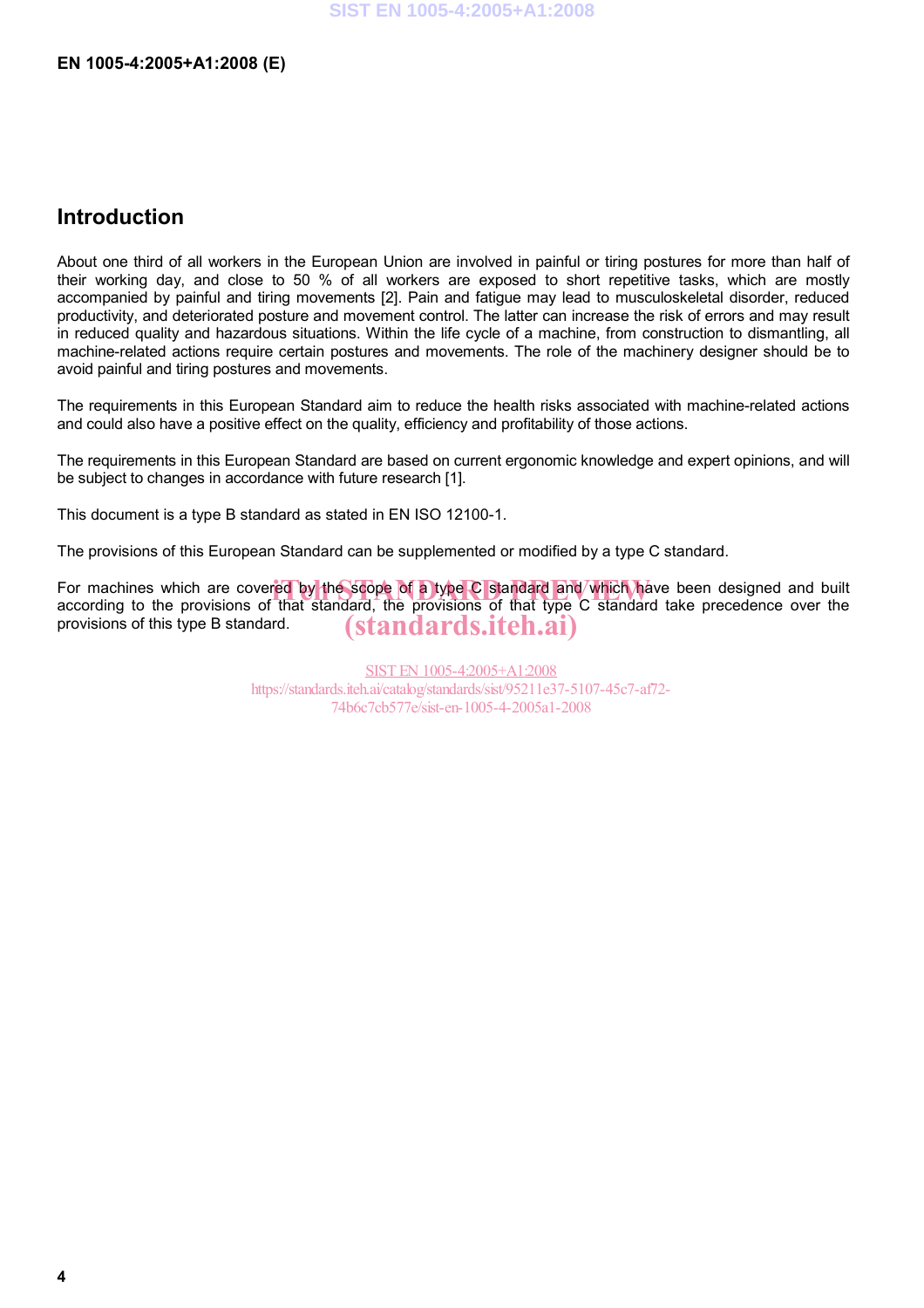## **1 Scope**

This European Standard presents guidance when designing machinery or its component parts in assessing and affecting health risks due only to machine-related postures and movements, i.e. during assembly, installation, operation, adjustment, maintenance, cleaning, repair, transport, and dismantlement. This European Standard specifies requirements for postures and movements without any or with only minimal external force exertion. The requirements are intended to reduce the health risks for nearly all healthy adults.

This European Standard is not applicable to the machinery, which is manufactured before the date of publication of this European Standard by CEN.

# **2 Normative references**

The following referenced documents are indispensable for the application of this document. For dated references, only the edition cited applies. For undated references, the latest edition of the referenced document (including any amendments) applies.

EN 547-1, *Safety of machinery - Human body measurements - Part 1: Principles for determining the dimensions required for openings for whole body access into machinery.* 

EN 547-2, *Safety of machinery - Human body measurements - Part 2: Principles for determining the dimensions required for access openings.*

EN 547-3, *Safety of machinery - Human body measurements - Part 3: Anthropometric data.* 

standards.iteh

EN 614-1, *Safety of machinery - Ergonomic design principles - Part 1: Terminology and general principles.*

EN 894-1, Safety of machinery - Ergonomics requirements for the design of displays and control actuators - Part 1: *General principles for human interactions with displays and control actuators.* https://standards.iteh.ai/catalog/standards/sist/95211e37-5107-45c7-af72- 74b6c7cb577e/sist-en-1005-4-2005a1-2008

EN 894-2, *Safety of machinery - Ergonomics requirements for the design of displays and control actuators - Part 2: Displays.*

EN 894-3, *Safety of machinery - Ergonomics requirements for the design of displays and control actuators - Part 3: Control actuators.*

EN 1005-1:2001, *Safety of machinery - Human physical performance - Part 1: Terms and definitions.*

EN 1005-2, *Safety of machinery - Human physical performance - Part 2: Manual handling of machinery and component parts of machinery.*

EN 1005-3, *Safety of machinery - Human physical performance - Part 3: Recommended force limits for machinery operation.* 

prEN 1005-52, *Safety of machinery - Human physical performance - Part 5: Risk assessment for repetitive handling at high frequency.* 

EN 1050, *Safety of machinery – Principles for risk assessment.* 

l

EN ISO 12100-1:2003, *Safety of machinery - Basic concepts, general principles for design - Part 1: Basic terminology, methodology (ISO 12100-1:2003).* 

EN ISO 12100-2, *Safety of machinery - Basic concepts, general principles for design - Part 2: Technical principles (ISO 12100-2:2003).* 

<sup>&</sup>lt;sup>2</sup> This European Standard is under preparation by CEN/TC 122/WG 4 "Biomechanics".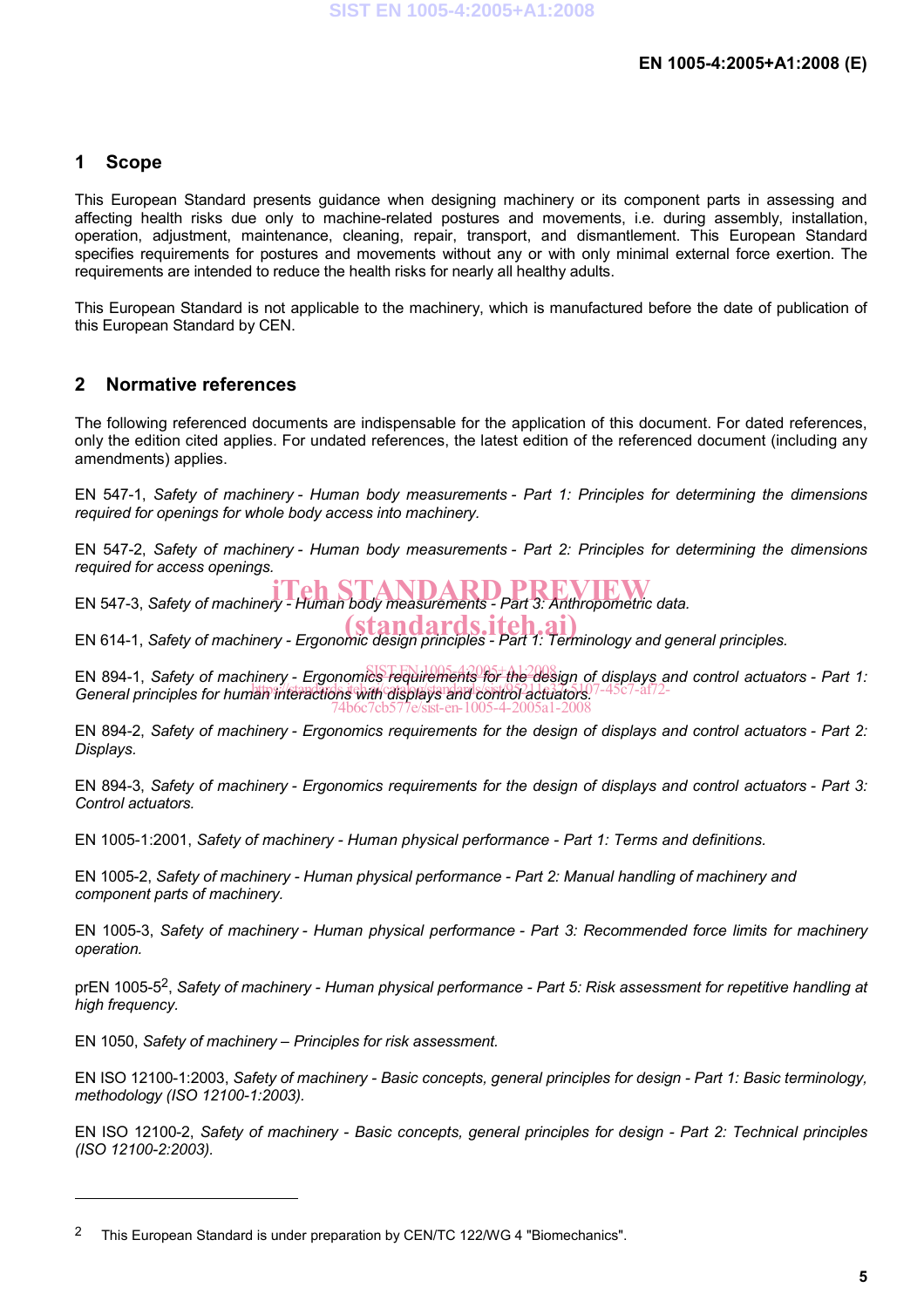EN ISO 14738, *Safety of machinery - Anthropometric requirements for the design of workstations at machinery. (ISO 14738:2002).*

ISO 11226:2000, *Ergonomics - Evaluation of static working postures.*

# **3 Terms and definitions**

For the purposes of this European Standard, the terms and definitions given in EN 1005-1:2001 and EN ISO 12100-1:2003 apply.

# **4 Requirements**

## **4.1 General**

It is recommended that those using this European Standard should first refer to EN 1050, EN ISO 12100-1, EN ISO 12100-2, and EN 614-1.

The requirements conveyed by this European Standard formally apply to all machine-related actions. Assessing each individual action may be impracticable, therefore those actions which are frequently undertaken or are infrequent but may give rise to risk of pain, fatigue or disorder shall be part of the risk assessment.

NOTE It is emphasised that the requirements in this European Standard should not be used to regulate work organisation.<br>Above all maskings a decime abolit allow for verticities between and while alting a decelling and well

Above all, machinery design shall allow for **variation** between and while sitting, standing, and walking. Awkward body Above all, machinery design shall allow for **variation** between allo while sitting, standing, and waiking. Awkward body<br>postures and movements shall be avoided (e.g. kneeling, crouching). Good design shall encourage low fr movements and avoid painful and tiring postures and high frequency movements (see 4.3).

#### SIST EN 1005-4:2005+

This European Standard adopts a stepwise risk assessment approach for assessing postures and movements as part<br>of the meeting as design are ships, standards.it is definitively in the standard of the dealer design and molec of the machinery design process (see Figure 1). The approach detailed in this European Standard makes a distinction<br>het ween: between:

- Evaluation **without** operators: When there is no full-size model/prototype of the machinery or its parts currently available (see 4.2.5);
- Evaluation **with** operators: When a full-size model/prototype of the machinery or its parts is available (see 4.2.6).

Clause 4.2 provides guidance during the various design stages. Clause 4.3 provides the risk assessment procedure for determining the acceptability of postures and movements.

It is emphasised that there may be information available or obtainable on the use and consequences of particular designs and tasks performed. Provision shall be made for the collection and use of this data. This data shall be analysed to determine whether current designs and practices are adequate or whether a redesign of the machine is needed. The use of inexperienced subjects to perform established tasks may sometimes identify problems that experienced operators have learned to avoid.

## **4.2 Guidance towards risk assessment**

## **4.2.1 General**

Five main stages of the design process based on ergonomic tasks, as outlined in EN 614-1, are discussed in more detail (see 4.2.2 to 4.2.6 and Figure 1 (texts printed in bold)).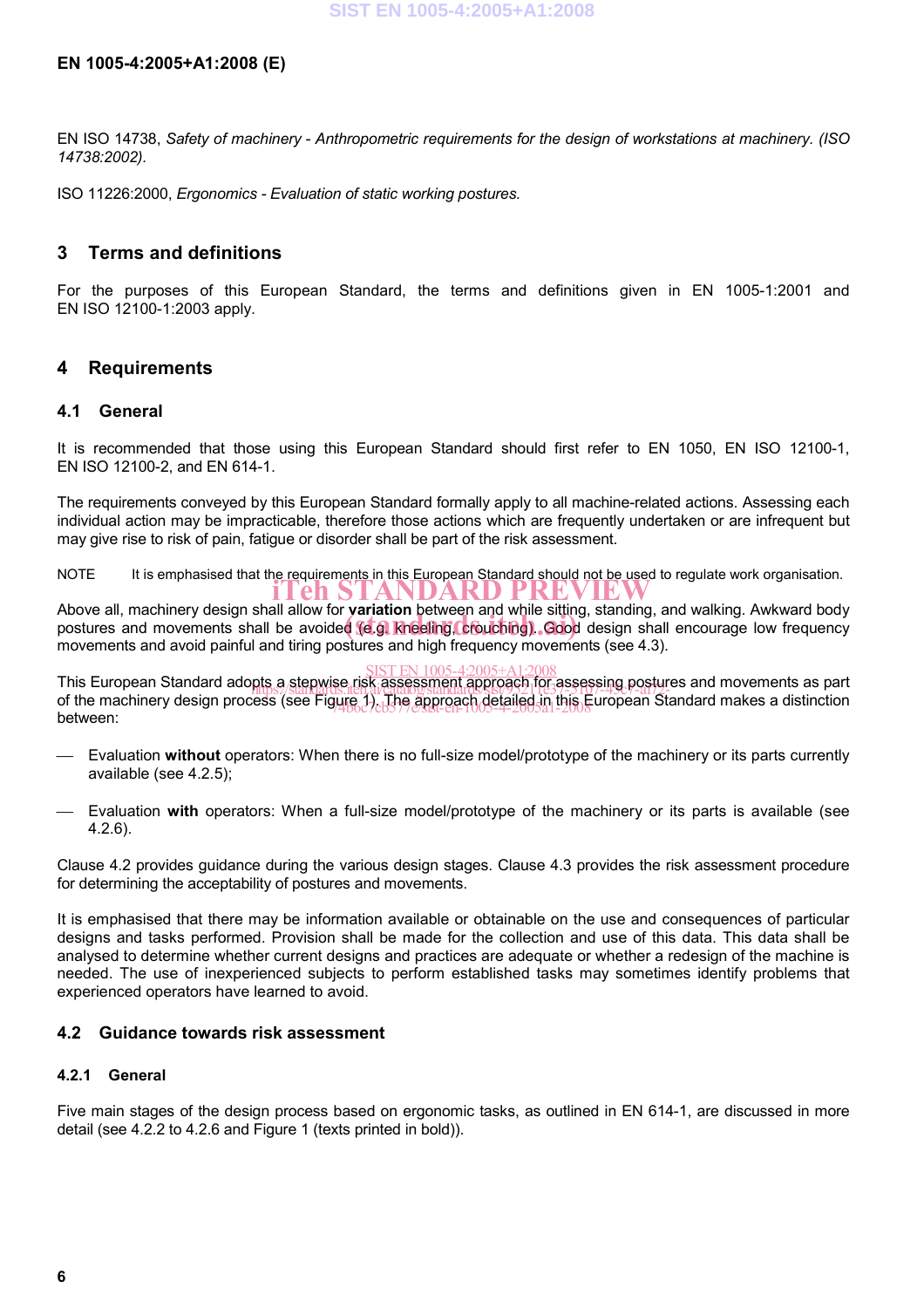

**Figure 1 — Flow chart illustrating the risk assessment approach**  74b6c7cb577e/sist-en-1005-4-2005a1-2008

## **4.2.2 Establish the operator population**

A design shall accommodate the full range of intended operators. When considering the postures and movements of operators, it is important to determine the range of body dimensions of the operator population, the general principles of which are described in EN 614-1. The ergonomic tasks described in 4.2.4 to 4.2.6 rely on the selected body dimensions.

## **4.2.3 Perform a task analysis**

Each task the operator is required to perform shall be identified and broken down into its individual components to produce a series of sequential events. All visual, control (hand/foot), stability, and force demands shall be determined for each of these events. The ergonomic tasks described in 4.2.4 to 4.2.6 are dependent upon this information. Furthermore, possible movement frequencies and work durations required with the machine shall be considered. The risk assessment described in 4.3.2 to 4.3.5 is dependent upon this information.

## **4.2.4 Identify the ergonomic data required**

When considering the postures and movements of operators, EN ISO 14738 provides the ergonomic data required in any design process, i.e., with respect to:

- Selecting the main working posture (sitting, standing, standing with a buttock rest);
- Machinery dimensions (space/area demands, work surface height/slope).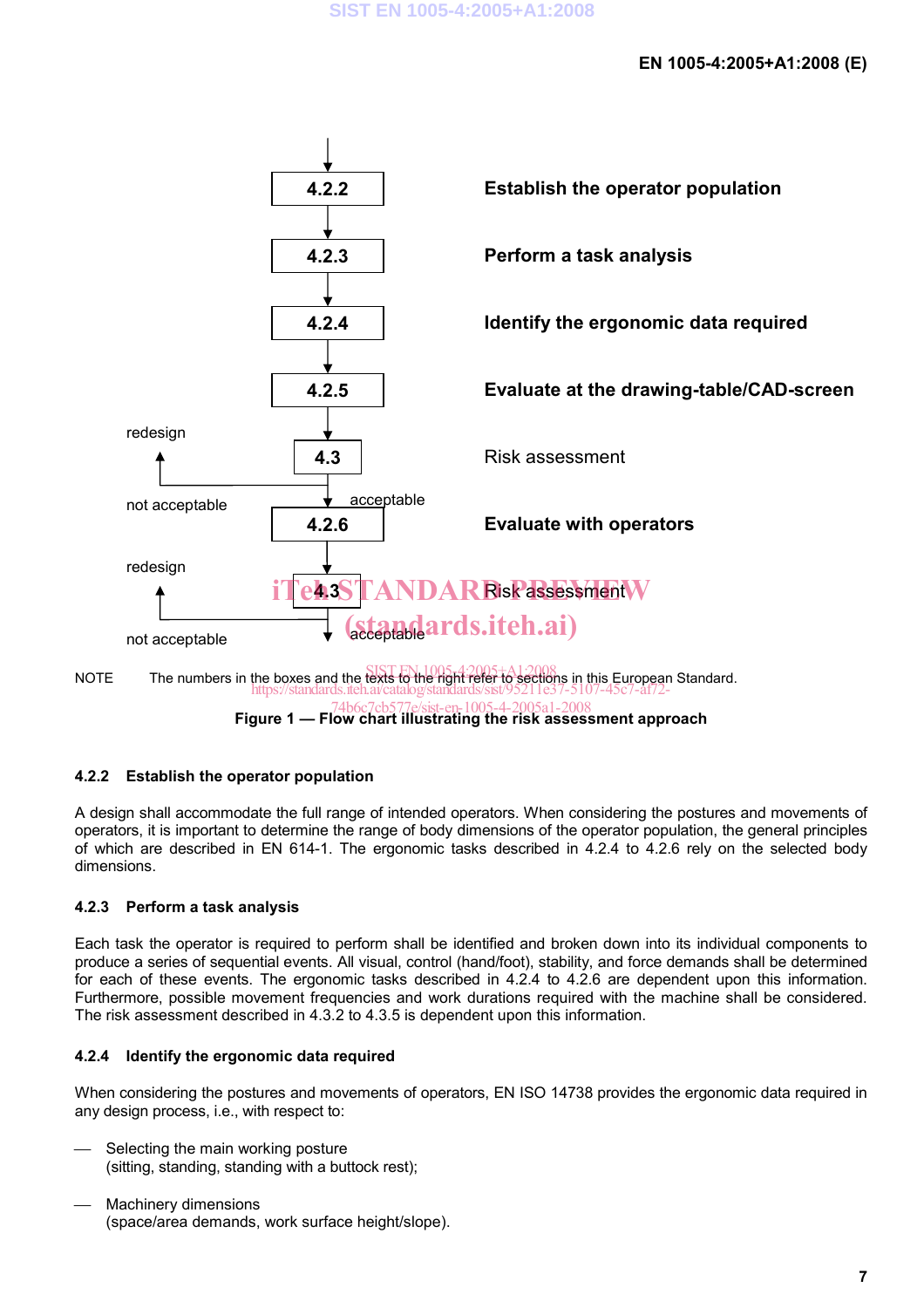## **EN 1005-4:2005+A1:2008 (E)**

This data alone will only establish the basic conditions for favourable postures and movements. Postures and movements may also be affected by the task demands listed below and these shall be considered early in the design process:

- Visual demands:

Posture is adversely affected by an obstruction falling within the line of sight, low illumination levels, smallsized visual targets, and a small angle between the line of sight (gaze direction) and the surface of the visual target. Prolonged observation of a visual target to the side of the operator will lead to sustained head rotation and possible discomfort. In the vertical plane, the most favourable upward/downward direction of the line of sight depends upon the posture of the trunk, i.e., when leaning forwards the most favourable line of sight is in a more downwards, whereas when leaning backwards (i.e. against a backrest), it is in a more upwards direction;

#### Control demands (operating a control device by hand/foot):

 Posture or movement may be adversely affected by the type and orientation of a hand grip/contact or pedal. For example, inappropriate orientation of the hand grip axis may create an unfavourable elevated upper arm;

Stability demands:

Posture may be affected by the need to support the body, or body parts, at the machinery. For example, when undertaking precision work, a low surface used to support the elbows can cause excessive forward bending of the trunk.

When there is a need to exert a force, reference shall be made to EN 1005-2, EN 1005-3, and prEN 1005-5. EN 894-1, EN 894-2, and EN 894-3 provide ergonomics requirements for the design of displays and control actuators.

# **4.2.5 Evaluate at the drawing-table/CAD-screen DARD PREVIEW**

Early in the design process a comparison shall be made between the body dimensions of the intended operator Early in the design process a comparison shall be made between the body dimensions of the intended operator<br>population (see 4.2.2) and the machinery dimensions. A number of methods may be used: standards (e.g. EN 547-1, EN 547-2, EN 547-3, EN ISO 14738), body templates or computer manikins.

## SIST EN 1005-4:2005+A1:2008

It is recommended that a template or manikin be positioned in natural postures to simulate tasks, and that the risk assessment described in 4.3 of this European Standard be performed5df the design turns out to be 'not acceptable', the user of this European Standard should go back to an earlier design stage and modify the design. This procedure should be repeated as many times as necessary, before going to 4.2.6.

#### **4.2.6 Evaluate with operators**

It is required to simulate tasks at least once by actual operators (selected test subjects representing the intended operator population) with a full-size model/prototype of the machinery or the machinery itself (see EN 614-1, ergonomic task 'evaluate with operators') and perform the risk assessment described in 4.3 of this European Standard. If the design turns out to be not acceptable, the user of this European Standard shall go back to an earlier design stage and modify the design.

#### **4.3 Risk assessment**

#### **4.3.1 General**

This European Standard uses a number of zones to evaluate postures and movements (see 4.3.2 to 4.3.5); three outcomes are possible:

Acceptable:

The health risk is considered low or negligible for nearly all healthy adults. No action is needed;

- Conditionally acceptable:

There exists an increased health risk for the whole or part of the operator population. The risk shall be analysed together with contributing risk factors, followed as soon as possible by a reduction of the risks (i.e. redesign) or if that is not possible, other suitable measures shall be taken, for example the provision of operator guidelines to ensure that the use of the machine is acceptable;

Not acceptable: